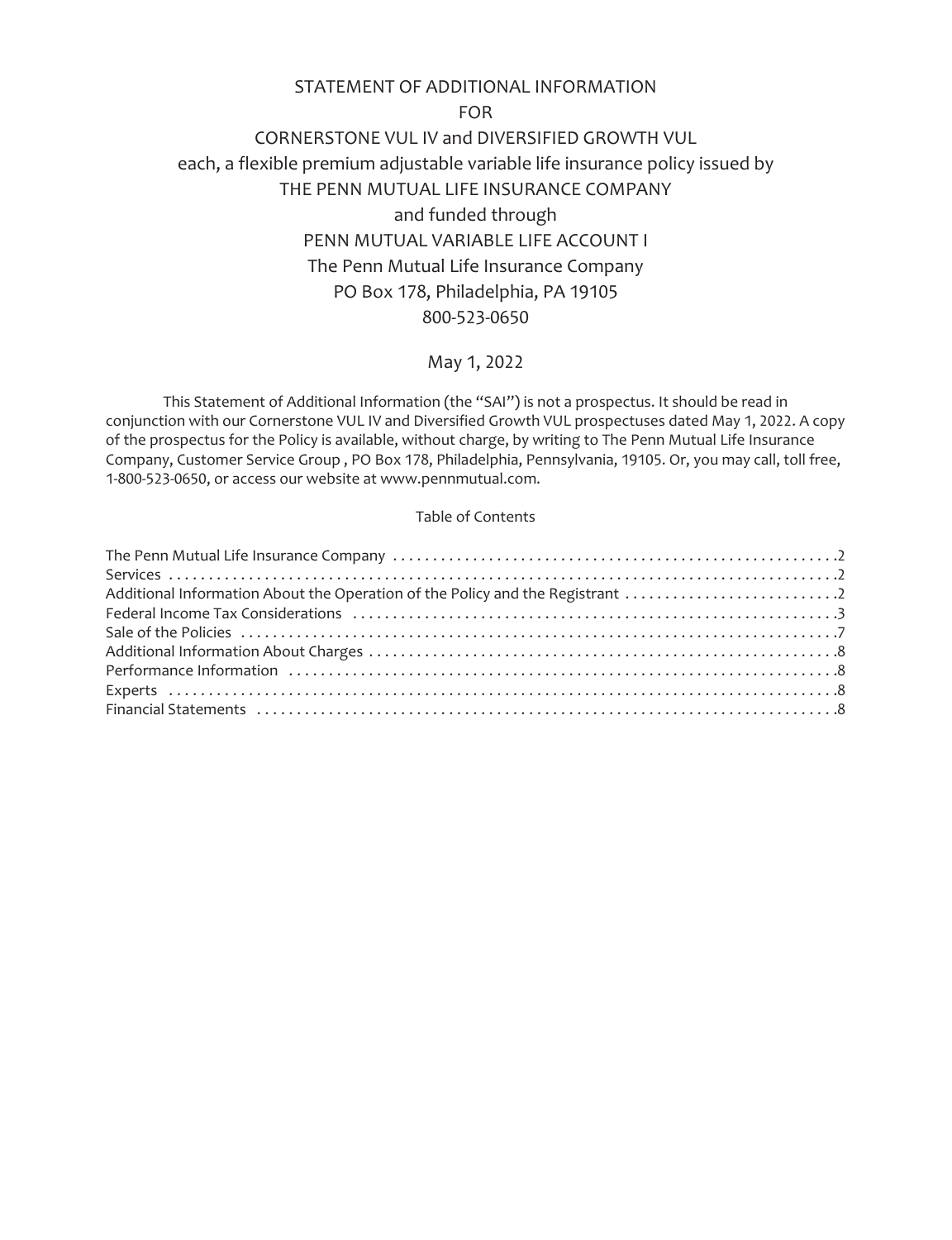#### <span id="page-1-0"></span>**THE PENN MUTUAL LIFE INSURANCE COMPANY**

The Penn Mutual Life Insurance Company ("Penn Mutual or the "Company") is a Pennsylvania mutual life insurance company, chartered in 1847. We are licensed to sell insurance in 49 states and the District of Columbia. Our corporate headquarters are located at 600 Dresher Road, Horsham, Pennsylvania 19044, a suburb of Philadelphia. Our mailing address is The Penn Mutual Life Insurance Company, PO Box 178, Philadelphia, Pennsylvania 19105.

## *Penn Mutual Variable Life Account I*

We established Penn Mutual Variable Life Account I as a separate investment account under Pennsylvania law on January 27, 1987. The Separate Account is registered with the Securities and Exchange Commission (the "SEC") as a unit investment trust under the Investment Company Act of 1940 (the "1940 Act") and qualifies as a "separate account" within the meaning of the federal securities laws.

# <span id="page-1-1"></span>**SERVICES**

The Company holds title to the assets of the Separate Account. The Company maintains the records and accounts relating to the Separate Account.

# <span id="page-1-2"></span>**ADDITIONAL INFORMATION ABOUT THE OPERATION OF THE POLICY AND THE REGISTRANT**

# *Purchase of Shares in the Funds*

Shares are purchased and redeemed at net asset value. Fund dividends and capital gain distributions are automatically reinvested, unless the Company, on behalf of the Separate Account, elects otherwise.

The value of accumulation units in the subaccounts of the Separate Account is determined by multiplying the accumulation unit value for the prior valuation period by the net investment factor for the current valuation period.

The net investment factor is an index used to measure the investment performance of each subaccount from one valuation period to the next. The net investment factor is determined by dividing (a) by (b), where

- (a) is the net asset value per share of the fund held in the subaccount, as of the end of the current valuation period, plus the per share amount of any dividend or capital gain distributions by the fund if the ex-dividend date occurs in the valuation period; and
- (b) is the net asset value per share of the fund held in the subaccount as of the end of the last prior valuation period.

## *Assignment*

You may assign the policy while it is in force during the life of the insured. Your rights, and the rights of any beneficiary, will be subject to the rights of an assignee under the terms of an assignment. We will not be bound by any assignment until you provide a signed form, that we have either provided or find acceptable, and the form has been filed at the home office. Unless you specify otherwise, the assignment will take effect as of the date you signed the form, subject to any action we have taken prior to the time that the assignment is received at the home office. We are not responsible for the effect or the validity of any assignment.

## *Misstatement of Age or Gender*

If the insured's age or gender has been misstated, we will adjust the proceeds payable under the policy based on what the last monthly charges would have purchased at the correct age or gender.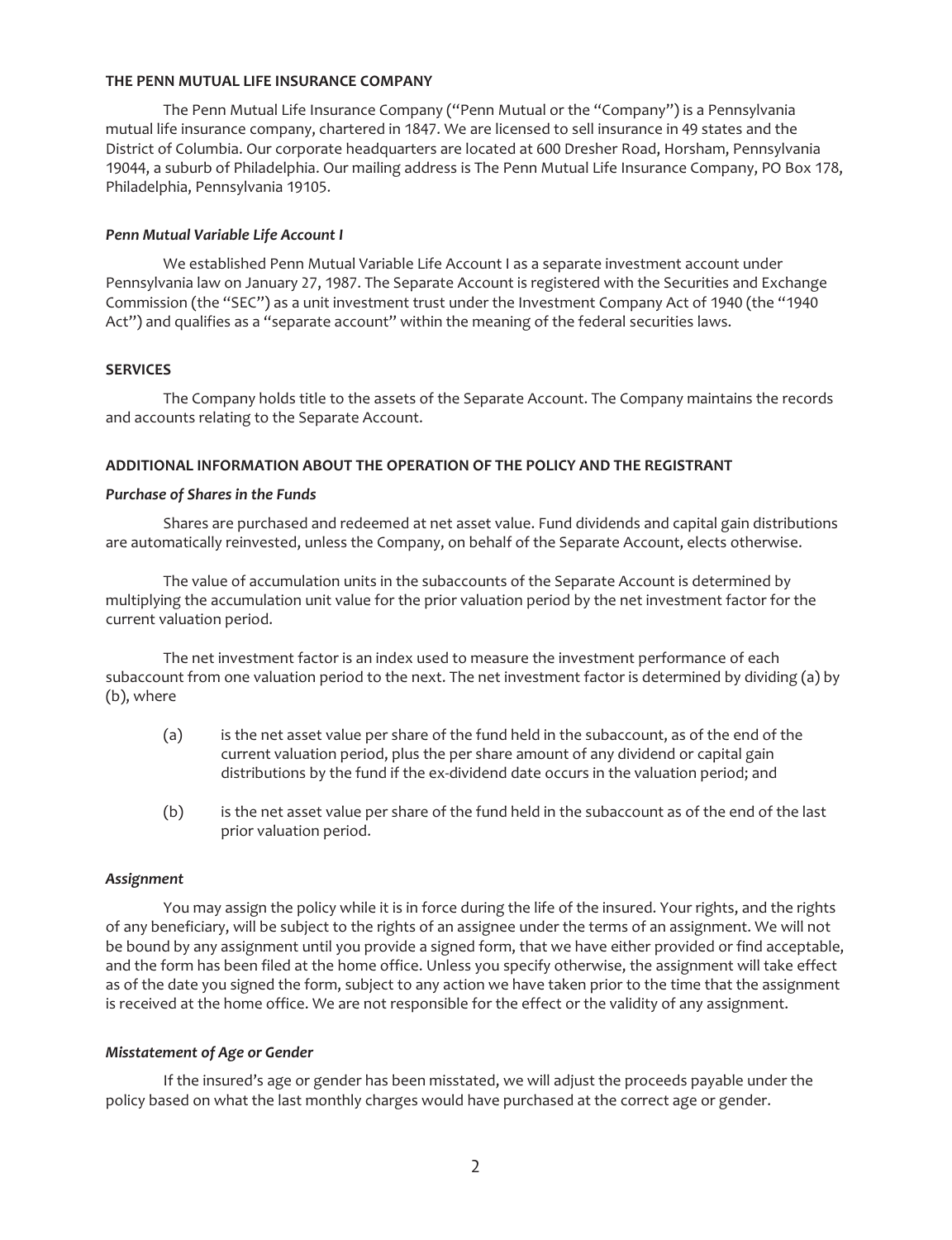#### *Incontestability*

After a policy has been in force during the insured's lifetime for two years from the original Date of Issue, we may not contest the policy. However, if there has been a policy change or reinstatement for which we required evidence of insurability, we may contest that policy change or reinstatement for two years with respect to information provided at that time, during the lifetime of the insured, from the effective date of the policy change or reinstatement.

#### *Suicide*

If the insured, whether sane or insane, dies by suicide, within two years (duration may vary in some states) of the original Date of Issue, our liability will be limited to an amount equal to the premiums paid for the policy less any policy loan and partial withdrawals. If there has been a policy change or reinstatement for which we required evidence of insurability, and if the insured dies by suicide within two years from the effective date of the policy change or reinstatement, our liability with respect to the policy change or reinstatement will be limited to an amount equal to the portion of the monthly charges associated with that policy change or reinstatement.

#### *Non-Principal Risks*

In addition to the section of the prospectus on the principal risks of investing in the policy, risks are disclosed separately in each of the appropriate sections of the prospectus.

#### <span id="page-2-0"></span>**FEDERAL INCOME TAX CONSIDERATIONS**

The following summary provides a general description of the federal income tax considerations associated with each Policy and does not purport to be complete or to cover all situations. This discussion is not intended as tax advice. Counsel or other competent tax advisers should be consulted for more complete information. This discussion is based on Penn Mutual's understanding of the present federal income tax laws as they are currently interpreted by the Internal Revenue Service (the "IRS"). No representation is made as to the likelihood of continuation of the present Federal income tax laws or of the current interpretations by the IRS.

## *Tax Status of Each Policy*

To qualify as a life insurance contract for federal income tax purposes, a Policy must meet the definition of a life insurance contract which is set forth in Section 7702 of the Internal Revenue Code of 1986, as amended (the "Code"). Section 7702 was amended by U.S. federal tax legislation that was enacted on December 22, 2017. Certain aspects of the legislation are currently uncertain and future administrative guidance or legislation may result in additional changes. The manner in which Section 7702 should be applied to certain features of a Policy offered in its prospectus is not directly addressed by Section 7702 or any guidance issued to date under Section 7702. Nevertheless, Penn Mutual believes it is reasonable to conclude that the Policy will meet the Section 7702 definition of a life insurance contract. In the absence of final regulations or other pertinent interpretations of Section 7702, however, there is necessarily some uncertainty as to whether a Policy will meet the statutory life insurance contract definition, particularly if it insures a substandard risk. If a Policy were determined not to be a life insurance contract for purposes of Section 7702, such contract would not provide most of the tax advantages normally provided by a life insurance contract.

If it is subsequently determined that a Policy does not satisfy Section 7702, we may take whatever steps are appropriate and reasonable to comply with Section 7702. For these reasons, we reserve the right to restrict policy transactions as necessary to attempt to qualify it as a life insurance contract under Section 7702.

Section 817(h) of the Code requires that the investments of each subaccount of the Separate Account must be "adequately diversified" in accordance with Treasury regulations in order for a Policy to qualify as a life insurance contract under Section 7702 of the Code (discussed above). The funds in which each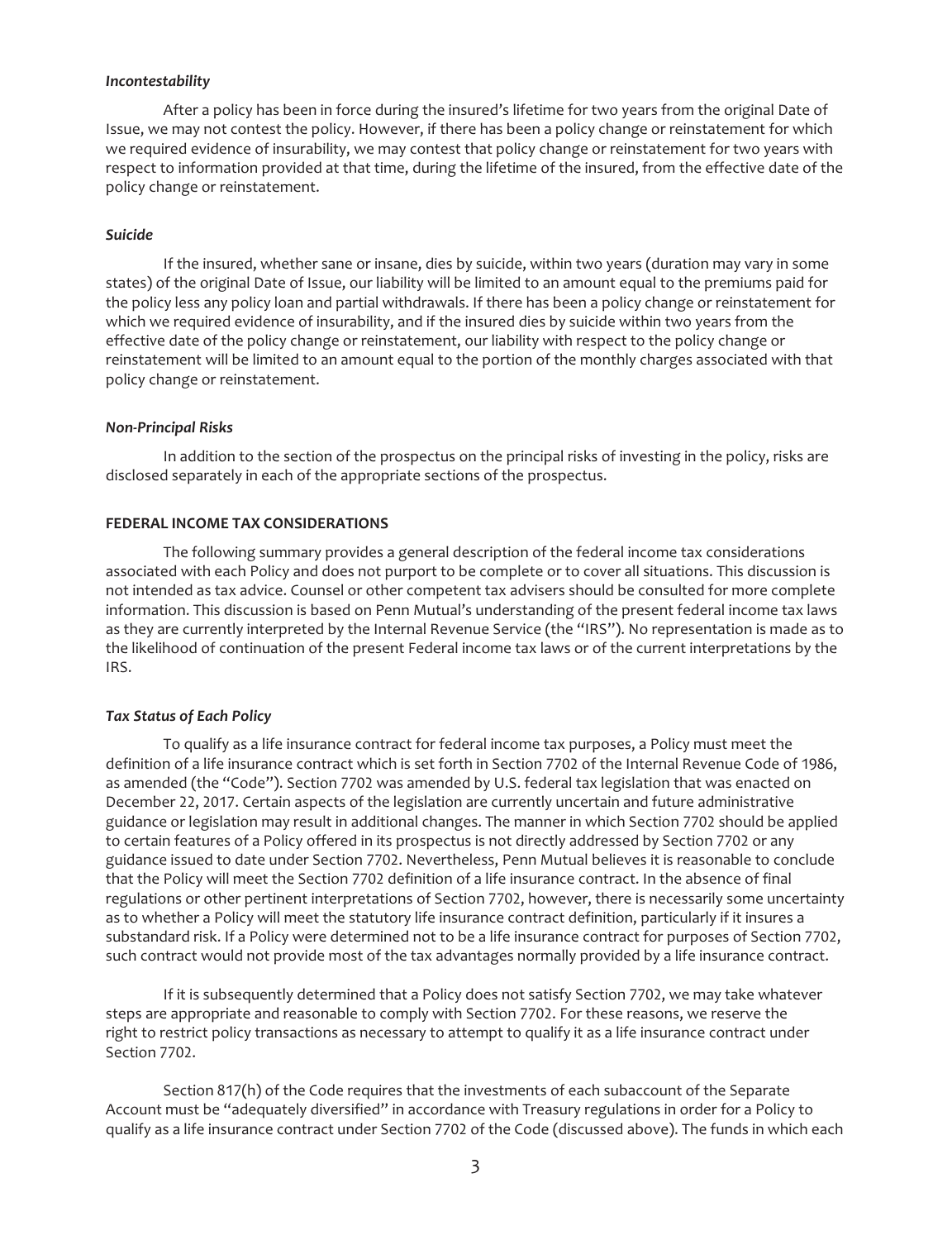subaccount of the Separate Account may invest are owned exclusively by the Separate Account and certain other qualified investors. As a result, the Separate Account expects to be able to look through to the funds' investments in order to establish that each subaccount is "adequately diversified". It is expected that each underlying fund will comply with the diversification requirement applicable to the subaccounts as though the requirement applied to that underlying fund. Penn Mutual believes that the Separate Account will meet the diversification requirement, and Penn Mutual will monitor continued compliance with this requirement.

The IRS has stated in published rulings that a variable contract owner will be considered the owner of the related separate account assets if the contract owner possesses incidents of ownership in those assets, such as the ability to exercise investment control over the assets. In circumstances where the variable contract owner is considered the owner of separate account assets, income and gain from the assets would be includable in the variable contract owner's gross income. The Treasury Department has indicated that in regulations or revenue rulings under Section 817(d), (relating to the definition of a variable contract), it will provide guidance on the extent to which contract owners may direct their investments to particular subaccounts without being treated as owners of the underlying shares. The Internal Revenue Service ("IRS") has issued Revenue Ruling 2003-91 in which it ruled that the ability to choose among as many as 20 subaccounts and make not more than one transfer per 30-day period without charge did not result in the owner of the policy being treated as the owner of the assets in the subaccount under the investment control doctrine.

The ownership rights under a Policy are similar to, but different in certain respects from, those described by the IRS in Revenue Ruling 2003-91 and other rulings in which it was determined that policy owners were not owners of the subaccount assets. It is possible that these differences could result in Policy owners being treated as the owners of the assets of the subaccounts under a Policy. We, therefore, reserve the right to modify a Policy as necessary to attempt to prevent the owners of the Policy from being considered the owners of a pro rata share of the assets of the subaccounts under the Policy. In addition, it is possible that if regulations or additional rulings are issued, the Policy may need to be modified to comply with them.

## *Tax Qualification*

For the Cornerstone IV VUL or Diversified Growth VUL policy to be treated as a life insurance contract under the Code, it must pass *one* of two tests — a cash value accumulation test or a guideline premium/cash value corridor test. At the time of issuance of a Policy, you choose which test you want to be applied. It may not thereafter be changed. If you do not choose the test to be applied to your Policy, the Guideline Premium/ Cash Value Corridor Test will be applied.

- Cash Value Accumulation Test Under the terms of a Policy, the policy value may not at any time exceed the net single premium cost (at any such time) for the benefits promised under the Policy.
- Guideline Premium/Cash Value Corridor Test A Policy must at all times satisfy a guideline premium requirement *and* a cash value corridor requirement. Under the *guideline premium requirement*, the sum of the premiums paid under the Policy may not at any time exceed the greater of the guideline single premium or the sum of the guideline level premiums, for the benefits promised under the Policy. Under the *cash value corridor* requirement, the death benefit at any time must be equal to or greater than the applicable percentage of policy value specified in the Code.

The Cash Value Accumulation Test does not limit the amount of premiums that may be paid under a Policy. If you desire to pay premiums in excess of those permitted under the Guideline Premium/Cash Value Corridor Test, you should consider electing to have your Policy qualify under the Cash Value Accumulation Test. However, any premium that would increase the net amount at risk is subject to evidence of insurability satisfactory to us. Required increases in the minimum death benefit due to growth in the policy value will generally be greater under the Cash Value Accumulation Test than under the Guideline Premium/Cash Value Corridor Test.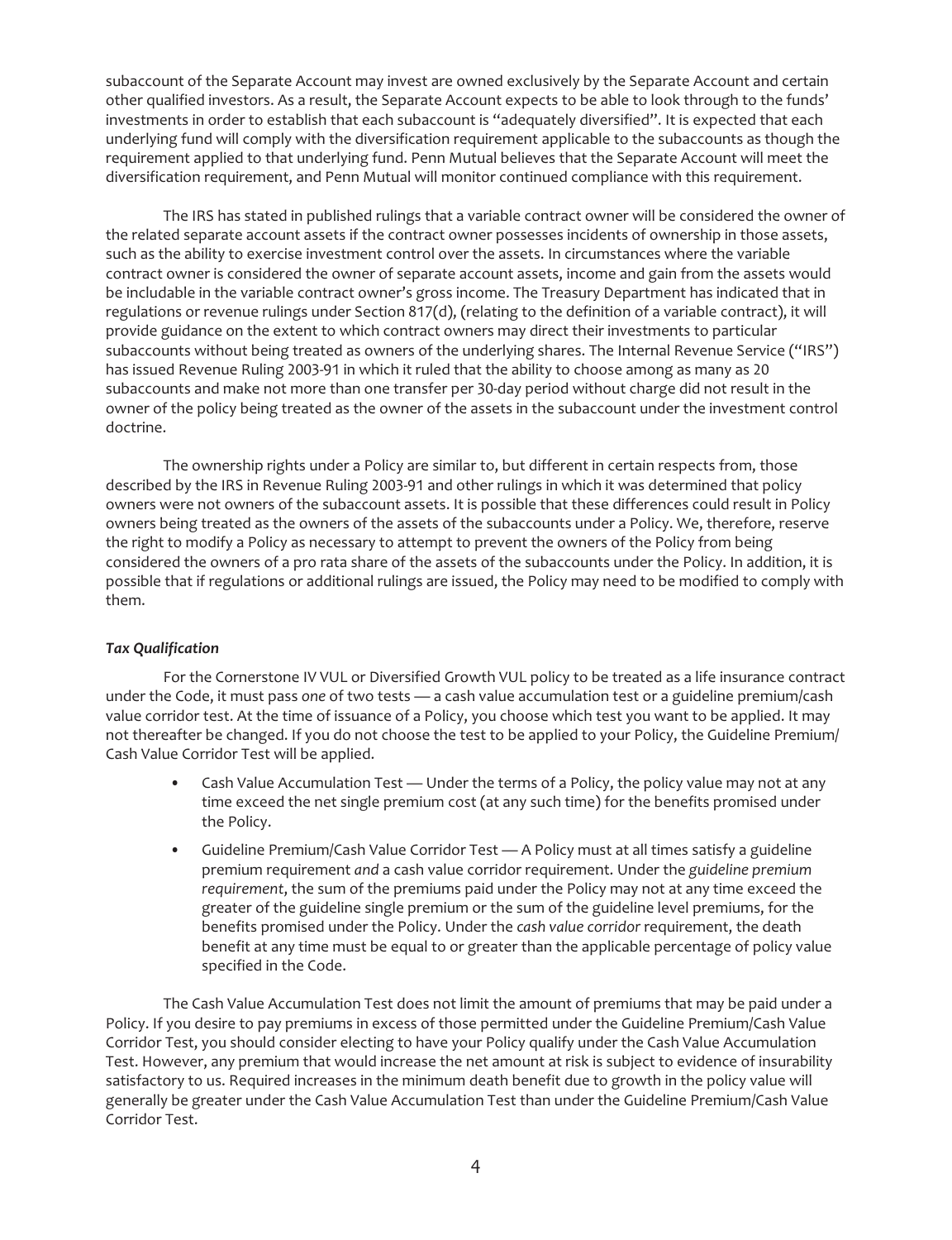The Guideline Premium/Cash Value Corridor Test limits the amount of premium that may be paid under a Policy. If you do not desire to pay premiums in excess of those permitted under Guideline Premium/ Cash Value Corridor Test limitations, you should consider electing to have your Policy qualify under the Guideline Premium/Cash Value Corridor Test.

The following discussion assumes that the Policy qualifies as a life insurance contract for federal income tax purposes.

We believe that the proceeds and cash value increases of a Policy should be treated in a manner consistent with a fixed-benefit life insurance policy for federal income tax purposes. Thus, the death benefit under a Policy should be excludable from the gross income of the beneficiary under Section 101(a)(1) of the Code.

## *Modified Endowment Contracts*

The Code establishes a class of life insurance contracts designated as "modified endowment contracts," which applies to policies entered into or materially changed after June 20, 1988.

Due to a Policy's flexibility, classification as a modified endowment contract will depend on the individual circumstances of the Policy. In general, a Policy will be a modified endowment contract if the accumulated premiums paid at any time during the first seven policy years exceeds the sum of the net level premiums which would have been paid on or before such time if the Policy provided for paid-up future benefits after the payment of seven level annual premiums. The determination of whether a Policy will be a modified endowment contract after a material change generally depends upon the relationship of the death benefit and policy value at the time of such change and the additional premiums paid in the seven years following the material change. We will endeavor to notify you on a timely basis if we believe you have exceeded this limit and a Policy has become a modified endowment contract under the Code.

All policies that we or our affiliate issue to the same owner during any calendar year, which are treated as modified endowment contracts, are treated as one modified endowment contract for purposes of determining the amount includable in gross income under Section 72(e) of the Code.

The rules relating to whether a Policy will be treated as a modified endowment contract are complex and make it impracticable to adequately describe in the limited confines of this summary. Therefore, you should consult with a competent adviser to determine whether a Policy transaction will cause the Policy to be treated as a modified endowment contract.

#### *Distributions from Policies Classified as Modified Endowment Contracts*

Policies classified as a modified endowment contract will be subject to the following tax rules. First, all distributions, including distributions upon surrender and partial withdrawals from a Policy are treated as ordinary income subject to tax up to the amount equal to the excess (if any) of the policy value immediately before the distribution over the investment in the Policy (described below) at such time. Second, loans taken from, or secured by, such a Policy are treated as distributions from the Policy and taxed accordingly. Past due loan interest that is added to the loan amount will be treated as a loan. Third, a 10 percent additional income tax is imposed on the portion of any distribution from, or loan taken from or secured by, a Policy that is included in income except where the distribution or loan is made on or after the owner attains age 59 $\frac{1}{2}$ , is attributable to the owner becoming disabled (as determined under the Code), or is part of a series of substantially equal periodic payments for the life (or life expectancy) of the owner or the joint lives (or joint life expectancies) of the owner and the owner's beneficiary.

## *Distributions from Policies Not Classified as Modified Endowment Contracts*

Distributions from a Policy that is not classified as a modified endowment contract, are generally treated as first recovering the investment in the Policy (described below) and then, only after the return of all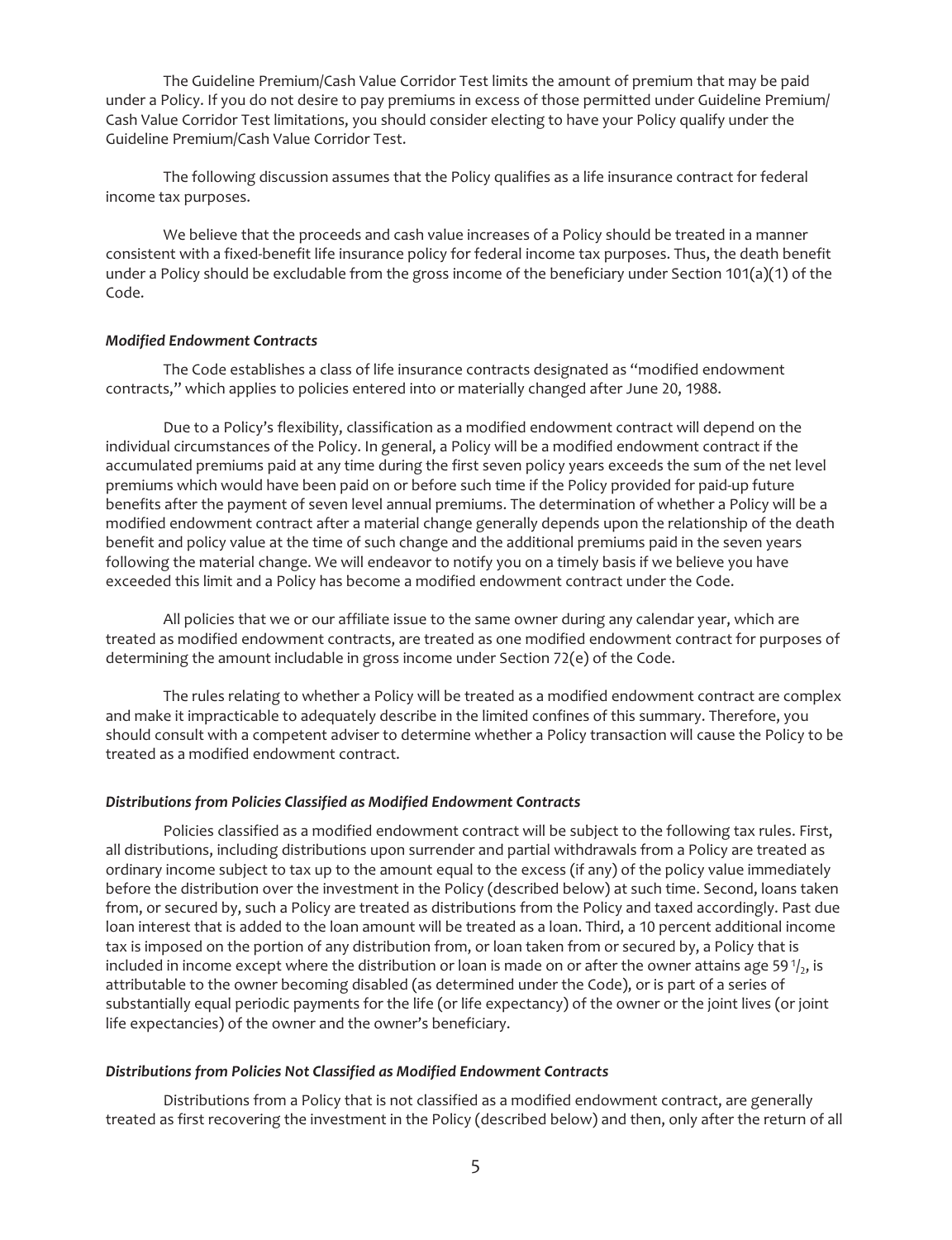such investment in the Policy, as distributions of taxable income. Amounts borrowed under a Policy also are not generally subject to federal income tax at the time of the borrowing. An exception to this general rule occurs in the case of a decrease in a Policy's death benefit or any other change that reduces benefits under the Policy in the first 15 years after the Policy is issued and that results in a cash distribution to the owner in order for the Policy to continue complying with the Section 7702 definitional limits. The application of these rules may vary depending on whether the change occurs in the first five years after a Policy is issued. Such a cash distribution may be taxed in whole or in part as ordinary income (to the extent of any gain in the Policy) under rules prescribed in Section 7702.

Finally, neither distributions (including distributions upon surrender) nor loans from, or secured by, a Policy that is not classified as a modified endowment contract are subject to the 10 percent additional tax.

#### *Policy Loan Interest*

Generally, personal interest paid on a loan under a Policy which is owned by an individual is not deductible. In addition, interest on any loan under the Policy owned by a taxpayer and covering the life of any individual will generally not be tax deductible. The deduction of interest on policy loans may also be subject to the restrictions of Section 264 of the Code. An owner should consult a competent tax adviser before deducting any interest paid in respect of a Policy loan.

#### *Investment in a Policy*

Investment in a Policy means: (i) the aggregate amount of any premiums or other consideration paid for the Policy, minus (ii) the aggregate amount received under the Policy which is excluded from gross income of the owner (except that the amount of any loan from, or secured by, the Policy that is a modified endowment contract, to the extent such amount is excluded from gross income, will be disregarded), plus (iii) the amount of any loan from, or secured by, the Policy that is a modified endowment contract to the extent that such amount is included in the gross income of the owner.

## *Tax Consequences of the Option to Extend the Maturity Date*

The option to extend the Maturity Date that we offer allows the policy owner to extend the original maturity date by 20 years. An extension of maturity could have adverse tax consequences. Before you exercise your rights under this option, you should consult with a competent tax adviser regarding the possible tax consequences of an extension of maturity.

## *Tax Consequences of the Guaranteed Withdrawal Benefit Agreement*

The determination of whether your Policy will be treated as a life insurance contract for federal income tax purposes under either the Cash Value Accumulation Test or the Guideline Premium/Cash Value Corridor Test depends upon your Policy's cash value (or alternatively, cash surrender value). Similarly, the determination of the extent to which a distribution from a Policy that is treated as a modified endowment contract is taxable will depend upon the determination of the Policy's cash value.

There are no definitions for the terms "cash value" or "cash surrender value" in the Code and the other available authorities do not provide certainty in this area. If you add the Guaranteed Withdrawal Benefit Agreement to your base Policy, we intend to calculate the cash value (or cash surrender value) of your Policy without reflecting any additional amounts as a result of adding this rider to your base Policy. There is no published guidance from the IRS on this position. If future applicable authorities clarify that a position other than the one we have taken is applicable, then some policy owners who have added Guaranteed Withdrawal Benefit Agreements to their Policies may experience an increase in the taxable portion of certain distributions from such Policies. In addition, in the event of such a clarification, we will follow our normal procedures for keeping policies in compliance with Section 7702 (including increasing the face amount of the insurance under your base Policy to ensure that your base Policy continues to qualify as insurance under the Code). In addition, if there are remaining guaranteed withdrawal payments at the time when the Policy lapses, we will treat distributions of the remaining Benefit Base as taxable income. You are encouraged to consult your own tax adviser prior to adding a Guaranteed Withdrawal Benefit Agreement to your Policy.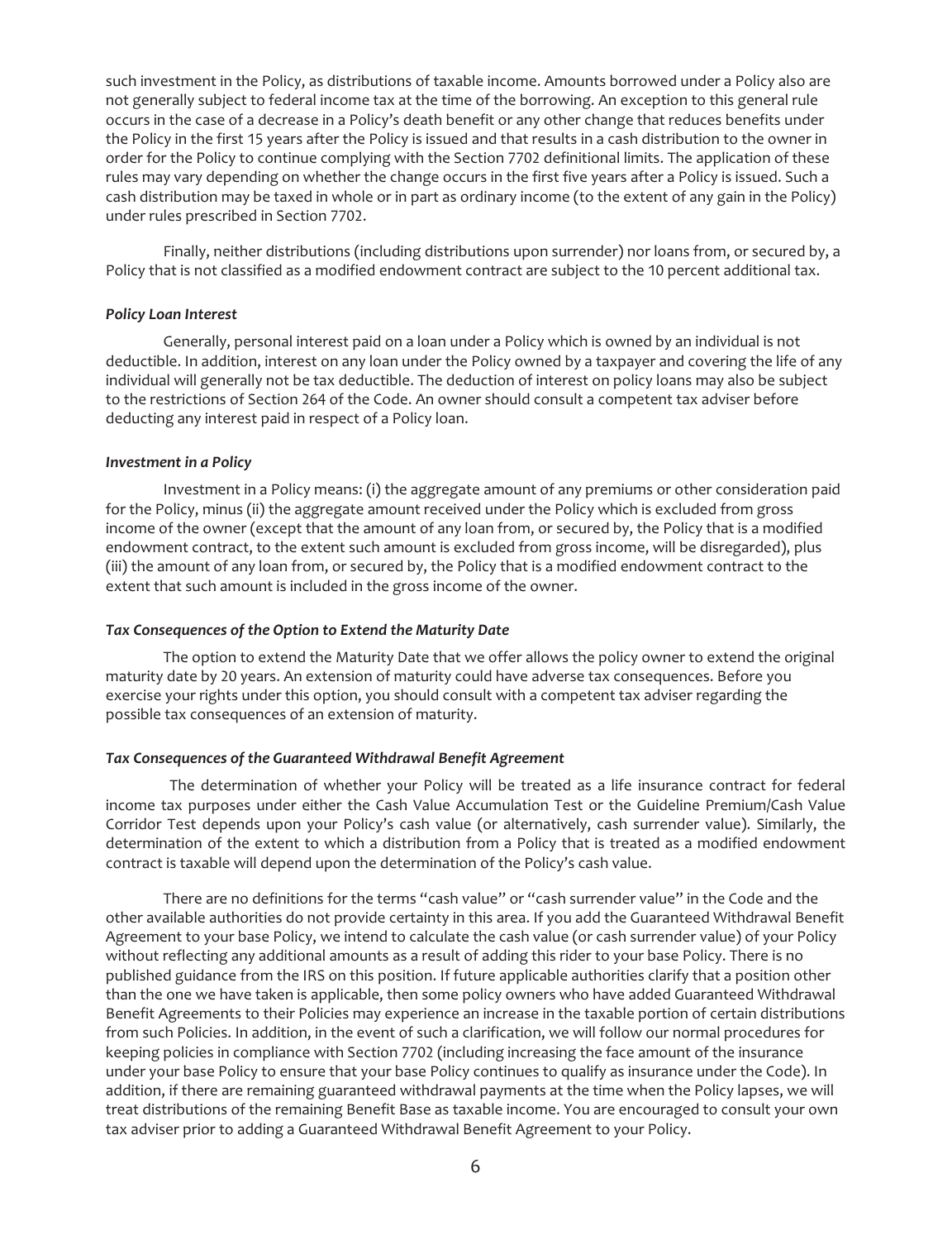## *Disposition of a Policy*

The disposition of your Policy will likely have federal income tax consequences. The amount and character of any gain or income recognized in connection with a disposition may vary, depending on the nature of the disposition, your investment in the contract, premiums paid, and other factors. You should consult your tax adviser prior to any disposition.

#### *Certain Information Reporting*

Code section 6050Y requires information reporting for certain life insurance policy transactions. A return must be filed by every person who acquires a life insurance contract or any interest in a life insurance contract in a reportable policy sale. A reportable policy sale is generally the acquisition of an interest in a life insurance contract, directly or indirectly, if the acquirer has no substantial family, business, or financial relationship with the insured. The buyer must file the return required under Section 6050Y with the IRS and furnish copies of the return to the insurance company that issued the contract and the seller.

#### *Other Tax Considerations*

The transfer of a Policy or the designation of a beneficiary may have federal, state, and/or local transfer and inheritance tax consequences, including the imposition of gift, estate and generation-skipping transfer taxes. For example, the transfer of a Policy to, or the designation as beneficiary of, or the payment of proceeds to, a person who is assigned to a generation which is two or more generations below the generation of the owner, may have generation skipping transfer tax considerations under Section 2601 of the Code.

A 3.8% Medicare contribution tax generally applies to all or a portion of the net investment income of a taxpayer who is an individual and not a nonresident alien for federal income tax purposes and who has adjusted gross income (subject to certain adjustments) that exceeds a threshold amount (\$250,000 if married filing jointly or if considered a "surviving spouse" for federal income tax purposes, \$125,000 if married filing separately, and \$200,000 in other cases). For these purposes, amounts received under annuities or life insurance contracts that are includable in gross income are generally considered net investment income.

The individual situation of each owner or beneficiary will determine the extent, if any, to which federal, state and local transfer taxes may be imposed. Consult with your tax adviser for specific information in connection with these taxes.

The foregoing is a summary of the federal income (and, where noted, non-income) tax considerations associated with the Policies and does not purport to cover all possible situations. The summary is based on our understanding of the present federal income tax laws as they are currently interpreted by the IRS. The summary is not intended as tax advice. No representation is made as to the likelihood of continuation of the present federal income tax laws or of the current interpretations by the IRS.

## <span id="page-6-0"></span>**SALE OF THE POLICIES**

Hornor, Townsend & Kent, LLC ("HTK"), a wholly-owned subsidiary of Penn Mutual, acts as a principal underwriter of the Policies on a continuous basis. HTK, located at 600 Dresher Road, Horsham, Pennsylvania 19044, was organized as a Pennsylvania corporation on March 13, 1969. The offering is on a continuous basis. HTK also acts as principal underwriter for (1) Penn Mutual Variable Annuity Account III, a separate account also established by Penn Mutual, (2) Penn Insurance and Annuity Variable Life Account I, a separate account established by The Penn Insurance and Annuity Company, a wholly-owned subsidiary of Penn Mutual (("PIA"), and (3) PIA Variable Annuity Account I, also a separate account established by PIA. HTK is a registered broker-dealer under the Securities Exchange Act of 1934 and a member of the Financial Industry Regulatory Authority.

With respect to Cornerstone VUL IV Policies, Penn Mutual compensated HTK in the approximate amounts of \$362, \$376 and \$244 for the years ending December 31, 2019, 2020, and 2021, respectively, for its services as principal underwriter.